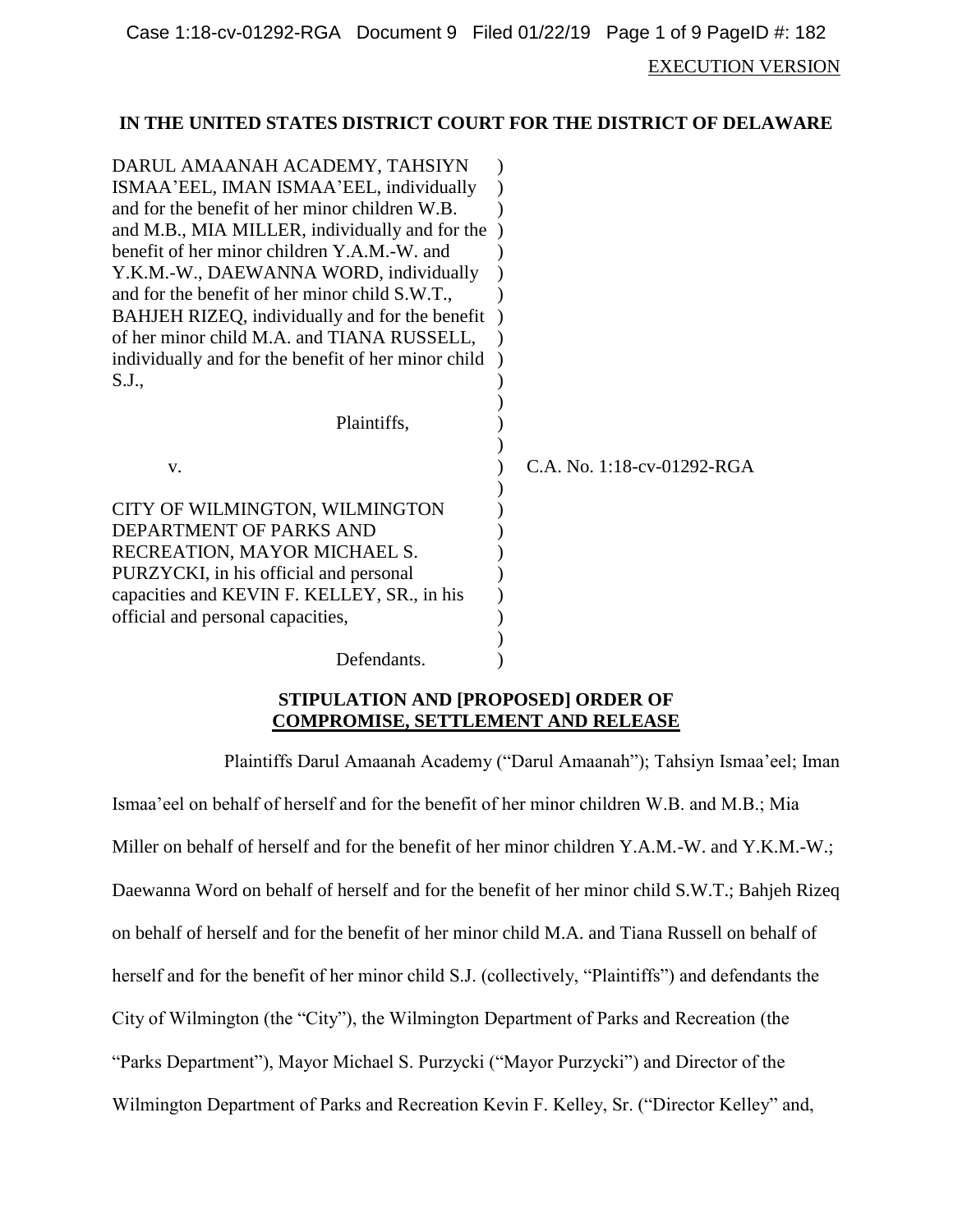#### Case 1:18-cv-01292-RGA Document 9 Filed 01/22/19 Page 2 of 9 PageID #: 183

with the City, the Parks Department and Mayor Purzycki, "Defendants"), through their undersigned counsel, in this action captioned *Darul Amaanah Academy, et al. v. City of Wilmington, et al.*, No. 18-cv-1292-RGA (the "Action"), have reached this Stipulation and Agreement of Compromise, Settlement and Release (the "Stipulation," which memorializes the "Settlement"), subject to approval by the Court:

WHEREAS, during the summer of 2018, plaintiff Tahsiyn Ismaa'eel, other members of the Darul Amaanah staff and Darul Amaanah students, including the minor children on whose behalf the Action was brought (the "Minor Children"), were denied the use of the Foster M. Brown Community Pool ("Foster Brown") by City staff, on the basis of clothing worn for religious reasons;

WHEREAS, on July 19, 2018, Darul Amaanah, through its counsel, sent a letter to Mayor Purzycki and Director Kelley that, among other things, discussed the incidents at Forster Brown and requested that the City commence an investigation and enact written policies with training protocols to ensure that all City employees do not engage in discriminatory conduct;

WHEREAS, the City's Senior Assistant City Solicitor acknowledged receipt of the July 19, 2018 letter;

WHEREAS, on August 14, 2018, counsel for Plaintiffs contacted Mayor Purzycki's office, offering to meet with Mayor Purzycki in advance of filing the Action;

WHEREAS, the City Solicitor's office responded that such a meeting was "premature" and refused Plaintiffs' counsel's offer to meet, instead responding that an investigation "related to the use of Dr. Foster M. Brown Community Pool" was "underway" but "not yet complete," and that "[a]fter the conclusion of the investigation and before the next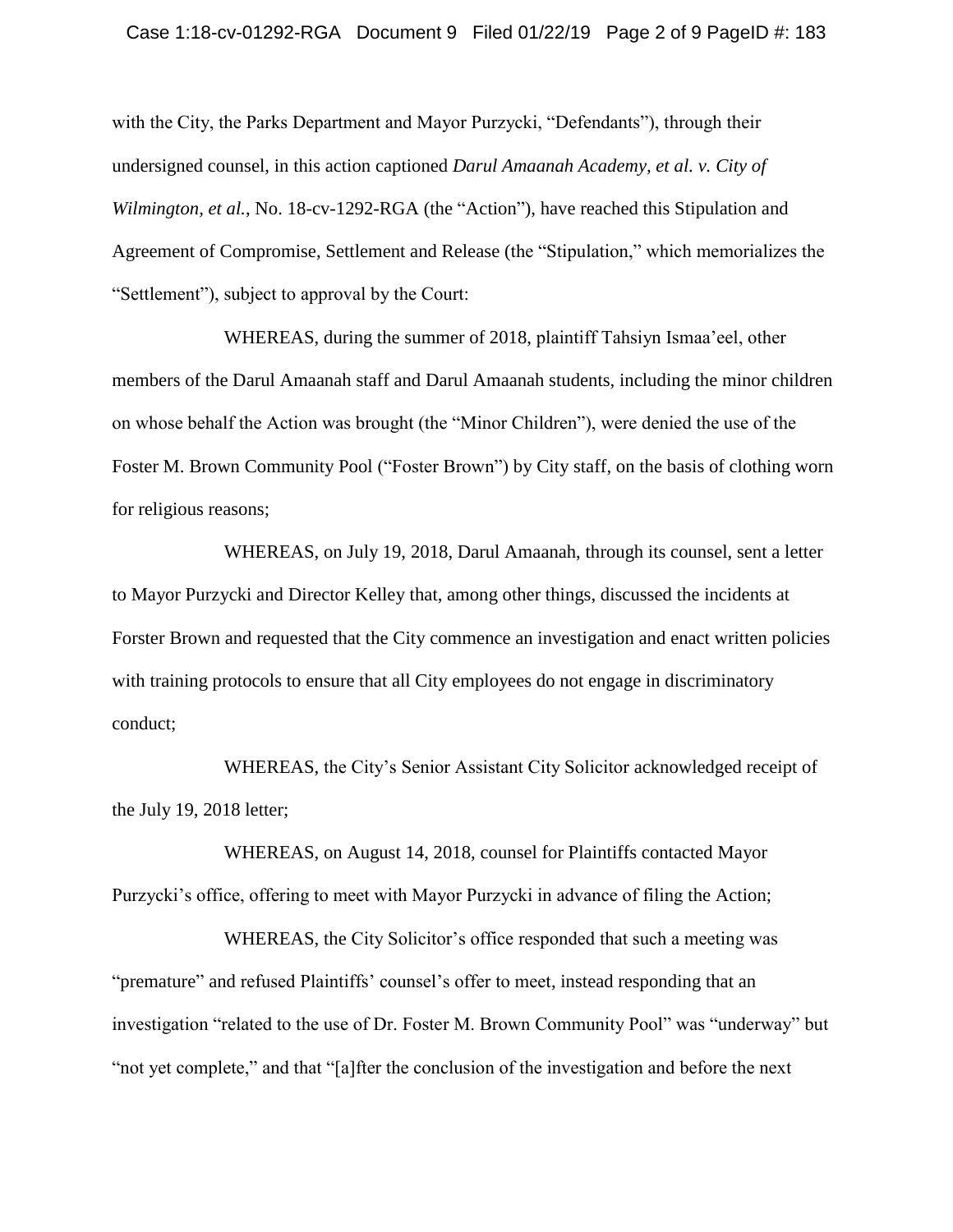outdoor swim season, the City intends to review its practices and policies for its pools and will

notify the public accordingly";

WHEREAS, on August 22, 2018, Plaintiffs filed the Action in the Delaware

Court of Chancery, thereby seeking an order that would (among other things):

- (a) declare that Defendants' conduct has deprived Plaintiffs of their rights under Article I of the Delaware Constitution, the First and Fourteenth Amendments to the United States Constitution and Titles II and VI of the Civil Rights Act of 1964, §§ 2000(a) and (d);
- (b) extend the 2019 pool season at all Wilmington public pools to begin by June 1, 2019 and end no earlier than September 1, 2019;
- (c) preliminarily and permanently enjoin Defendants from adopting, implementing, enforcing or applying, in a discriminatory manner, any formal or informal rule or policy that prohibits Plaintiffs and any other patrons from wearing cotton-based clothing in Wilmington public pools, unless there is an explicit exception for attire of any material worn for religious reasons, including headscarves or any clothing worn for modesty;
- (d) require Defendants to adopt and implement a training program for all employees of Wilmington public pools to educate such employees regarding any and all formal and informal rules or policies in place and any necessary exceptions to such rules or policies for religious reasons;
- (e) require Defendants to post conspicuous signs at all Wilmington public pools stating that Defendants and employees of all Wilmington public pools are not permitted to engage in discriminatory and/or harassing conduct on the basis of religion; and
- (f) award damages to Plaintiffs to remedy harm resulting from Defendants' actions;

WHEREAS, on August 22, 2018, Defendants removed the Action from the

Delaware Court of Chancery to the United States District Court for the District of Delaware;

WHEREAS, the parties and their counsel thereafter engaged in arm's-length

discussions and negotiations concerning a possible settlement of the Action;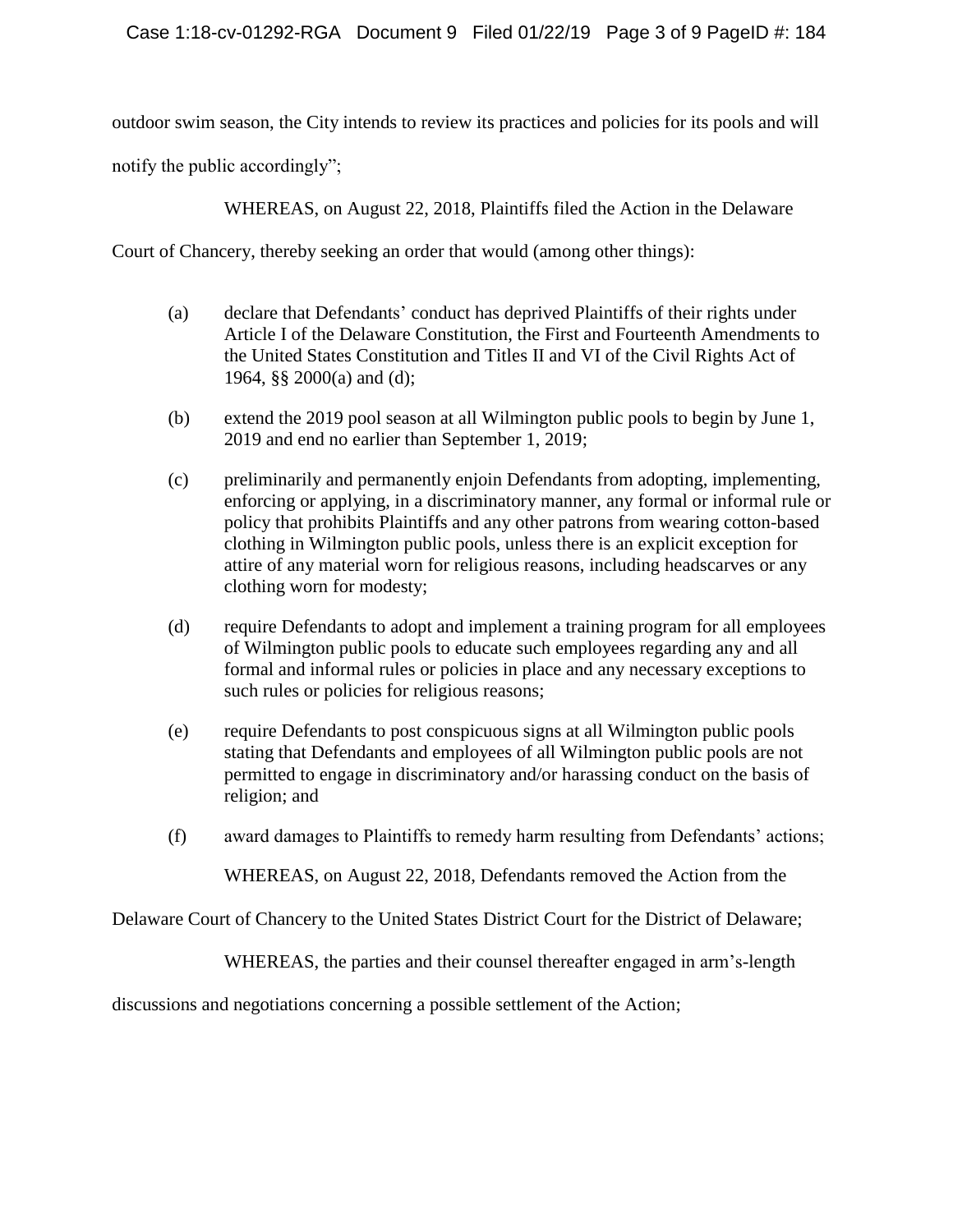WHEREAS, on August 31, 2018, the parties stipulated to an extension of the time in which Defendants were required to respond to the Complaint in the Action, for purposes of continuing discussions and negotiations concerning a possible settlement of the Action;

WHEREAS, on October 5, 2018, the parties executed a term sheet setting forth the basic components of a settlement of the Action and agreed to work in good faith to reach a definitive final settlement agreement;

WHEREAS, on October 5, 2018, the parties stipulated to a 45-day stay of the Action for all purposes in order to continue discussions and negotiations regarding a final settlement thereof;

WHEREAS, on November 20, 2018, the parties stipulated to a further 45-day stay of the Action for all purposes in order to continue discussions and negotiations regarding a final settlement thereof;

WHEREAS, on January 7, 2019, the parties stipulated to a 15-day stay of the Action for all purposes in order to finalize discussions and negotiations regarding this Stipulation and the terms of the Settlement described herein;

WHEREAS, although Plaintiffs believe that the Action is meritorious and asserts valid claims, they are agreeing to settle the Action in order to eliminate the uncertainties inherent in further litigation and in recognition of the immediate benefits that this Settlement will afford Plaintiffs, the Minor Children and the City as a whole;

WHEREAS, the Defendants each have denied, and continue to deny, that they have committed the violations alleged in the Action and are entering into this Settlement to eliminate the burden and expense of further litigation and in recognition of the benefits that this Settlement will afford to the City;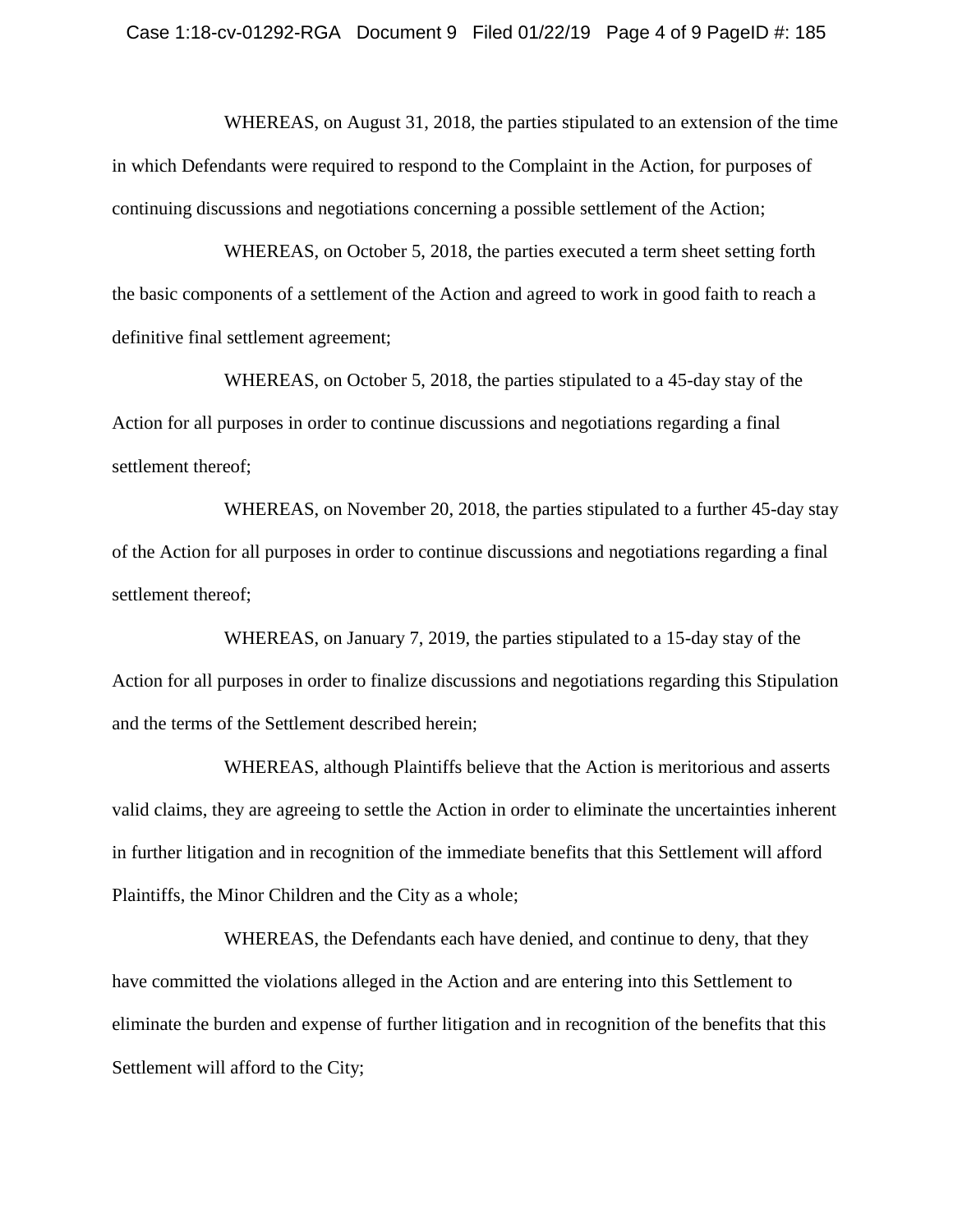WHEREAS, the parties wish to settle and resolve the claims asserted by Plaintiffs in the Action, and the parties have reached an agreement, as set forth in this Stipulation, providing for the Settlement of the Action on the terms and subject to the conditions set forth below;

WHEREAS, the parties agree that a fundamental component of the Settlement is a recognition that cultural and religious diversity are defining characteristics of Wilmington, Delaware, and that diversity and a commitment to non-discrimination and equal treatment of all City residents should be respected by the City, its elected and appointed officials and its employees;

WHEREAS, Plaintiffs and their counsel have determined that the terms of the Settlement are fair, reasonable, adequate and in the best interests of Plaintiffs and the Minor Children, and that it is reasonable to pursue a settlement of the Action based upon the terms set forth herein;

WHEREAS, this Stipulation and the exhibits hereto constitute the entire agreement among the parties with respect to the subject matter hereof;

WHEREAS, the parties agree to be bound by this Stipulation and the terms of the Settlement unless and until such time as the Court affirmatively refuses to approve the Settlement and enter an order substantially in the form of the Stipulation, in which case the Settlement and this Stipulation shall be null and void and of no effect;

WHEREAS, effective upon the parties' execution of this Stipulation, the parties agree to cooperate fully with one another and to use their best efforts to effect, take or cause to be taken all actions, and to do or cause to be done all things, reasonably necessary, proper, or advisable under applicable laws, regulations and/or agreements (including the Stipulation) to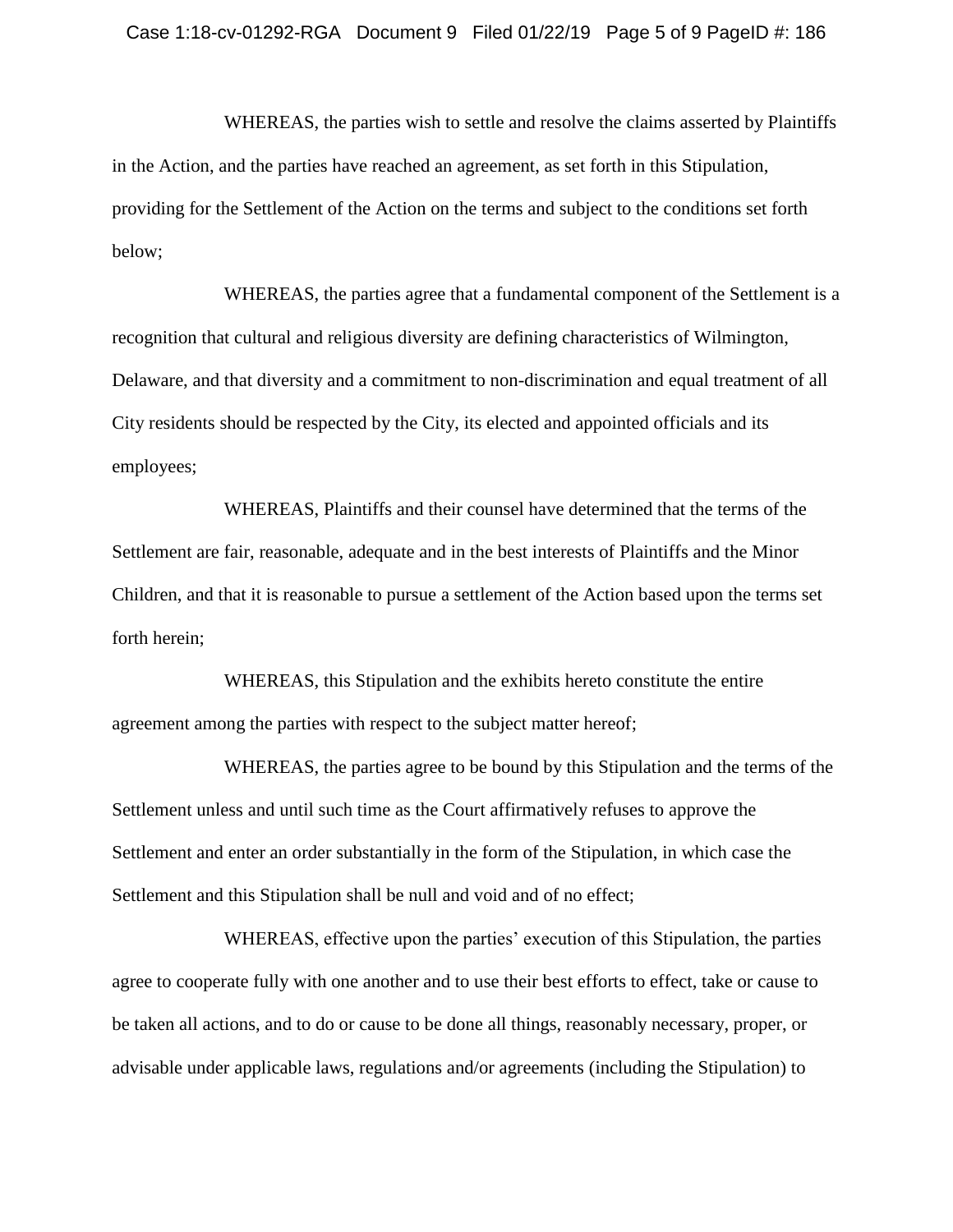consummate the Settlement and make effective, as promptly as practicable, this Stipulation and the events and transactions contemplated herein;

WHEREAS, the undersigned attorneys represent and warrant that they have the authority from their respective clients to enter into this Stipulation and to bind their respective clients thereto;

NOW, THEREFORE, in consideration of the promises and representations contained and the benefits afforded herein, the Parties, intending to be legally bound, hereby agree as follows, subject to the approval of the Court by entry of an order in the form of this Stipulation:

- 1. Enactment and Adoption of the Aquatics Dress Code Regulation. Within one week of executing this Stipulation, the City shall submit the regulations and policies attached hereto as Exhibit A (the "Aquatics Dress Code Regulation") for administrative approval and initiate the notice and comment period. Once the Aquatics Dress Code Regulation is approved, and before the City's aquatics facilities begin operation for 2019, the City shall ensure that all City officials, employees, vendors, contractors, and subcontractors involved in the administration or operation of any City aquatics facility (1) are provided with a copy of the Aquatics Dress Code Regulation, (2) acknowledge that they have read and understood the Aquatics Dress Code Regulation, (3) have the opportunity to ask questions regarding the Aquatics Dress Code Regulation, and (4) perform their duties in accordance with the Aquatics Dress Code Regulation.
- 2. Dissemination of the Aquatics Dress Code Regulation. Within two weeks of administrative approval of the Aquatics Dress Code Regulation, the City shall make all regulations relating or applicable to its aquatics facilities, including the Aquatics Dress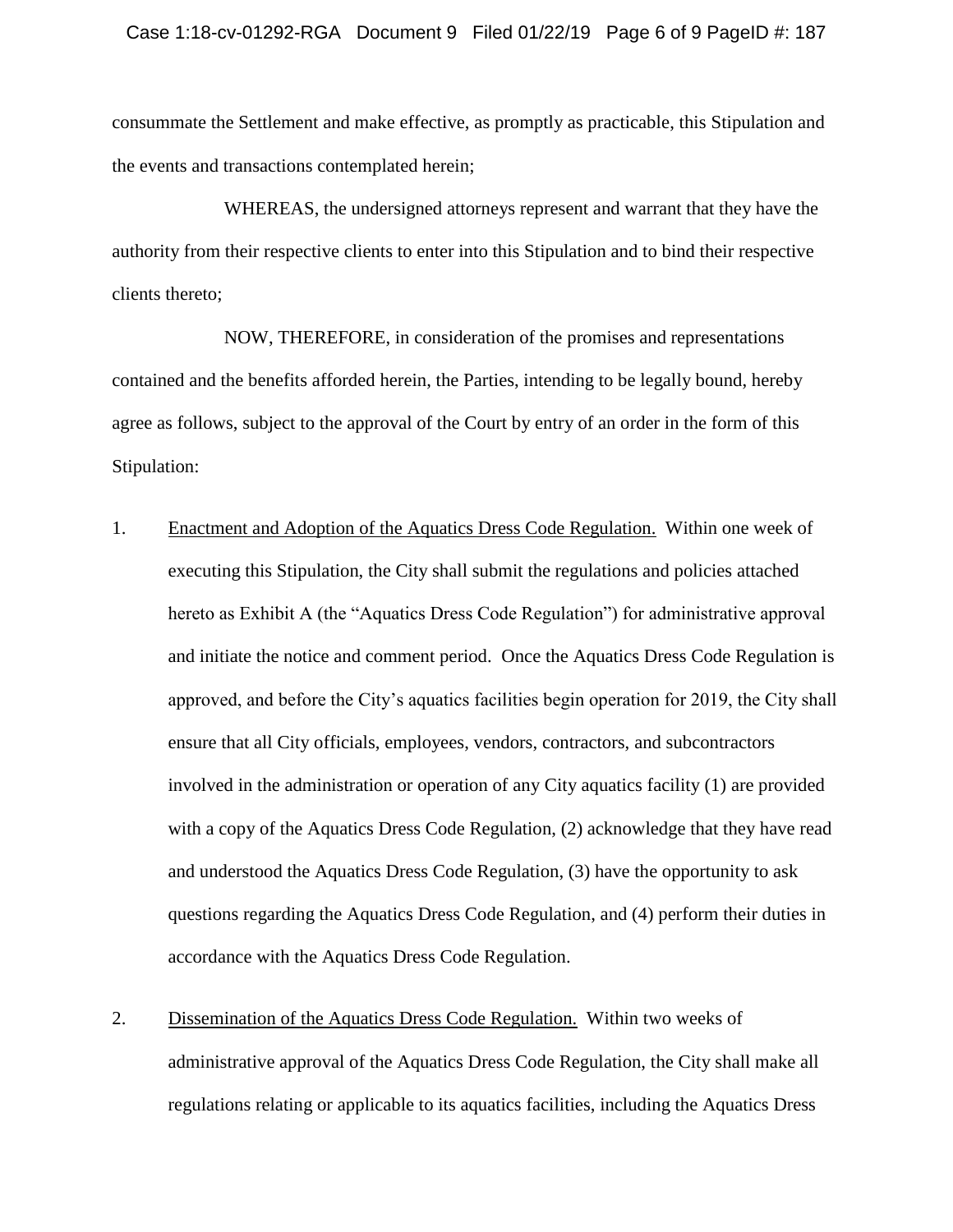Code Regulation, available on the City's website (and, specifically, those pages of the City's website containing information about the City's aquatic facilities).

- 3. Signage Regarding the Aquatics Dress Code Regulation. The City shall conspicuously post signage such that it is clearly visible to patrons as they enter any and all of the City's aquatic facilities, on or before June 24, 2019. Such signage will, at a minimum, (1) contain and describe the Aquatics Dress Code Regulation and (2) set forth the contact information of a City office, official, employee or other official whom members of the public may contact if they believe that City employees assigned to its aquatics facilities are not complying with the City's regulations and/or policies, including, but not limited to, the Aquatics Dress Code Regulation. Such signage shall remain conspicuously posted and visible to patrons of the City's aquatic facilities during all hours in which said facilities are open to the public.
- 4. Training Protocols. The City shall adopt and implement training protocols approved by Plaintiffs (which approval will not be unreasonably withheld) on or before June 24, 2019. The training described therein shall be provided to all City officials and employees (including contractors) assigned to, or in a supervisory capacity regarding, City aquatics facilities (1) on or before June 24, 2019, as to existing employees as of the date of this Stipulation; and (2) within two weeks of an employee's hiring date, as to employees hired after the date of this Stipulation.
- 5. Extension of 2019 Outdoor Pool Season. In 2019, the City will open to the public the following pools: Eden Park Pool, on New Castle Avenue; Foster Brown Pool, at Seventh and Lombard streets and Joseph R. Biden Jr. Aquatic Center (formerly Prices Run Pool),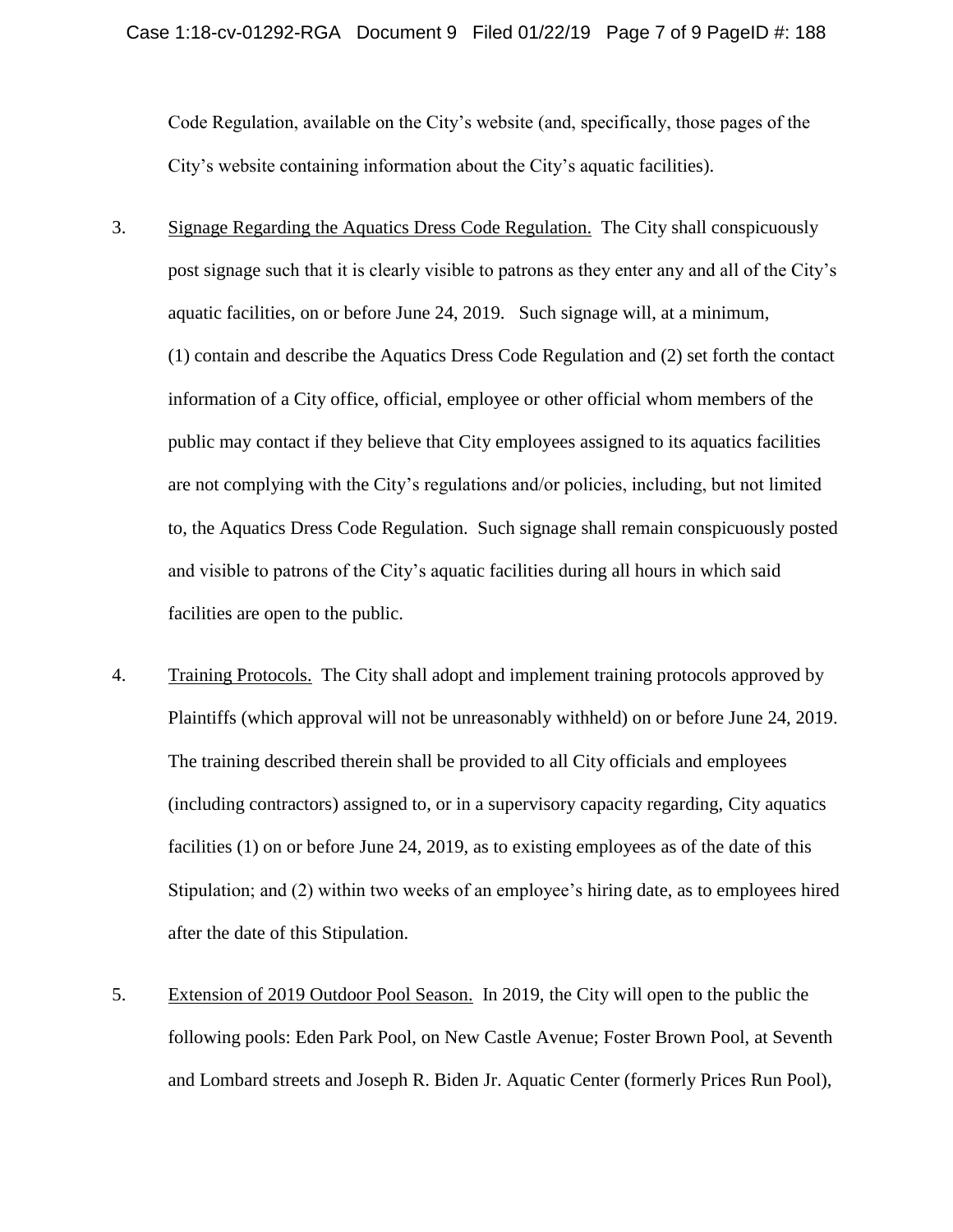at 26th Street and Speakman Place (the "City Pools"). The City Pools will be open to the public from June 24, 2019, through August 18, 2019, from 1 p.m. until 6 p.m. (collectively, the "2019 Outdoor Pool Season"). In order to extend the 2019 Outdoor Pool Season, the City will extend the closing date for Foster Brown Pool and at least one other of the City Pools through and until Monday, September 2, 2019.

- 6. Settlement Payment. The City shall pay \$50,000 (the "Settlement Payment") to Defendants, allocated as follows:
	- (a) \$20,000.03 by check, drawn on a City account, payable to Darul Amaanah Academy;
	- (b) \$4,285.71 per minor child referenced in the caption to the Complaint filed in the Action by check, drawn on a City account, payable to the child's parent named therein, for the benefit of each such minor child.
- 7. Press Release. The parties shall publicly disseminate the materials attached hereto as Exhibit B contemporaneously with the filing of this Stipulation.
- 8. Attorneys' Fees. All parties shall bear their own fees and costs (including, but not limited to, attorneys' fees) in all respects.
- 9. Dismissal and Retention of Jurisdiction. The Action is dismissed with prejudice, except that the Court retains jurisdiction solely for purposes of enforcing this Stipulation and the Settlement.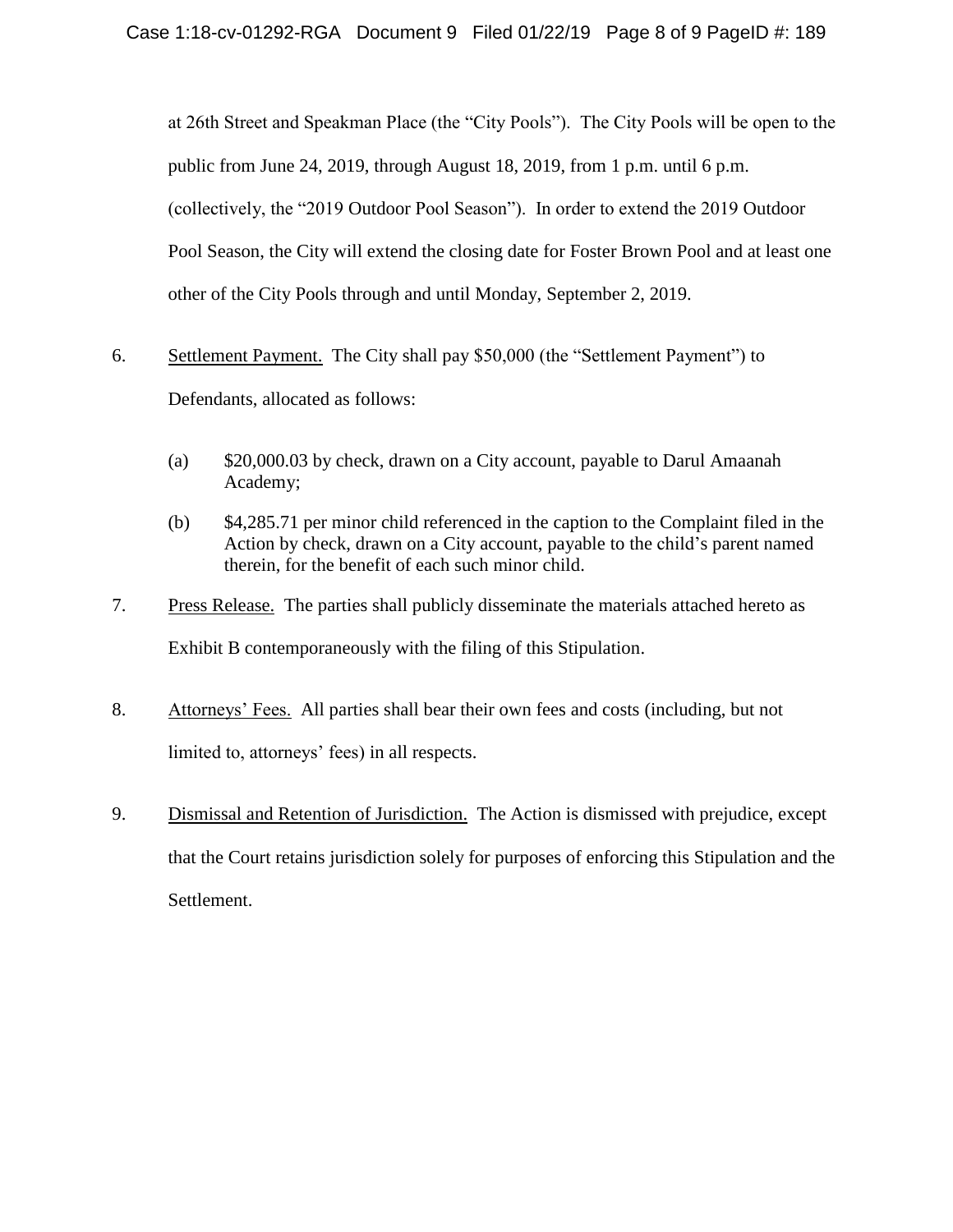Case 1:18-cv-01292-RGA Document 9 Filed 01/22/19 Page 9 of 9 PageID #: 190

DATED: January 22, 2019

Cliff C. Gardner, Esq. (No. 5295) Matthew P. Majarian, Esq. (No. 5696) Bonnie W. David, Esq. (No. 5964) Kaitlin E. Maloney, Esq. (No. 6304) Haley S. Stern, Esq. (No. 6349) 920 North King Street P.O. Box 636 Wilmington, DE 19899-0636 Telephone: (302) 651-3000 Email: cliff.gardner@skadden.com matthew.majarian@skadden.com bonnie.david@skadden.com kaitlin.maloney@skadden.com

/s/ Barry M. Willoughby

Barry M. Willoughby, Esq. (No. 1016) Lauren E.M. Russell, Esq. (No. 5366) YOUNG CONAWAY STARGATT & TAYLOR, LLP 1000 North King Street Wilmington, DE 19801 Telephone: (302) 571-6666; (302) 576-3255 Email: bwilloughby@ycst.com; lrussell@ycst.com

**Attorneys for Defendants** 

OF COUNSEL:

**Muslim Advocates** Johnathan J. Smith, Esq. Juvaria S. Khan, Esq. P.O. Box 34440 Washington, D.C. 20043 Telephone: 202-897-1897

**Attorneys for Plaintiffs** 

IT IS SO ORDERED this \_\_\_\_\_ day of \_\_\_\_\_\_\_\_\_\_\_\_\_\_, 2019.

The Honorable Richard G. Andrews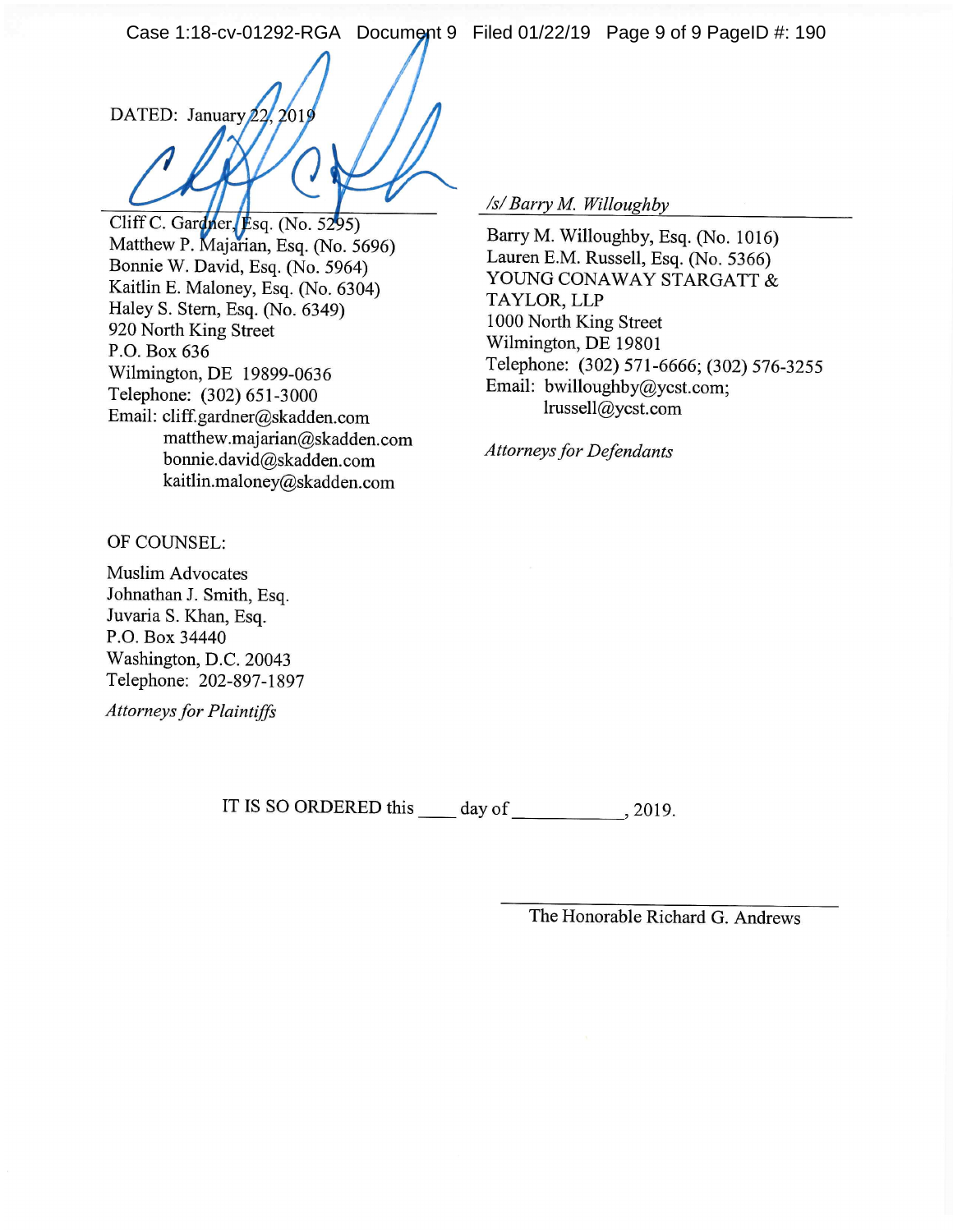# **EXHIBIT A Aquatics Dress Code Regulation**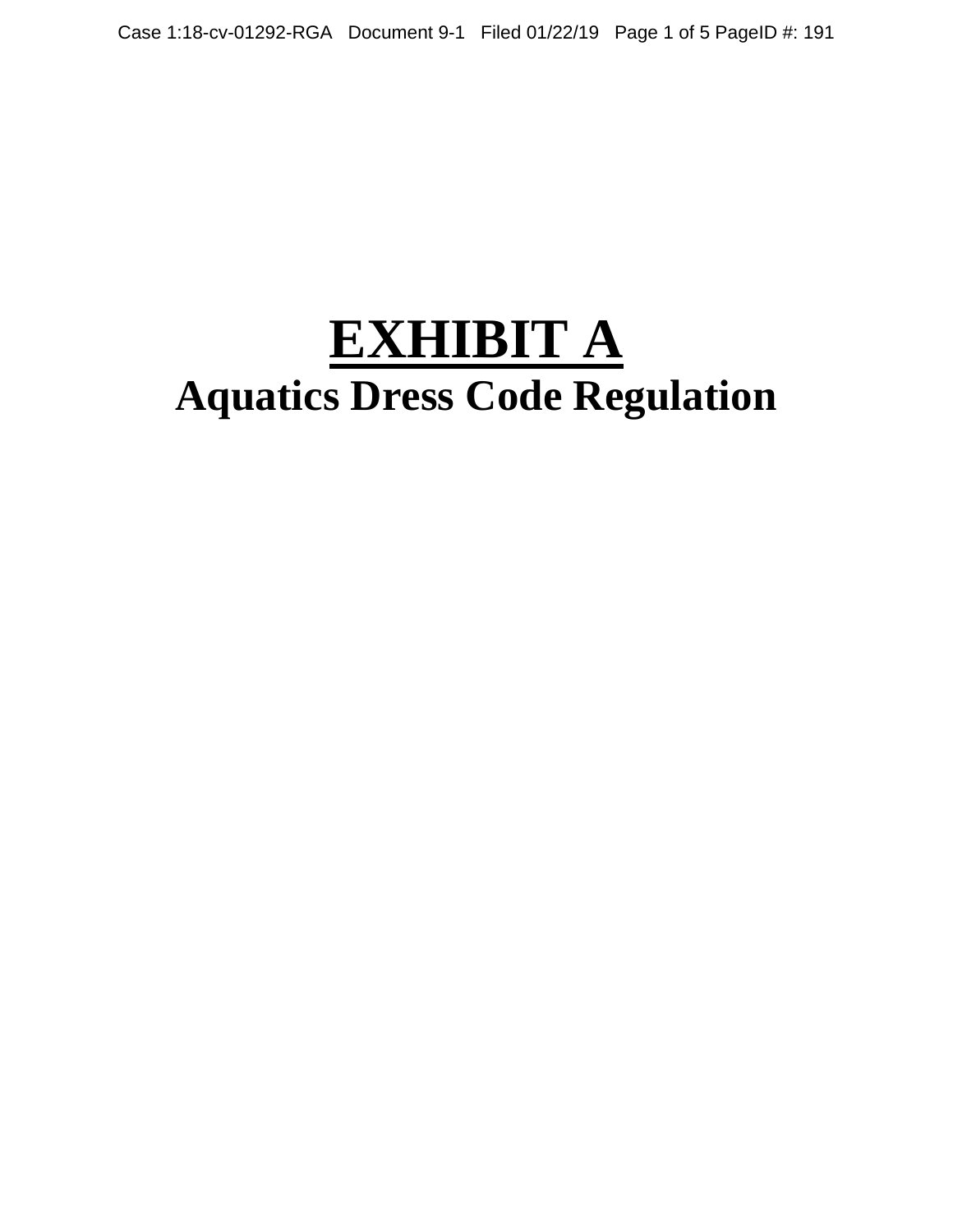# **City of Wilmington's Aquatics Dress Code Regulation**

- 1. Applicability. This policy shall govern the regulation of swimwear at aquatic facilities owned or operated now and in the future by the City of Wilmington (the "City").
- 2. Permitted Swimwear. Patrons who are using the City's aquatic facilities' water areas are required to wear appropriate swimming attire. "Appropriate swimming attire" is clothing, including optional footwear, that:
	- a. is designed and manufactured to be worn during swimming and other water-based activities;
	- b. is lightweight;
	- c. does not impair free movement of the wearer's body or impair the wearer's ability to swim or support one's self at the water surface;
	- d. is clean and free from hardware, such as buckles or rivets, that might injure the other patrons or damage the aquatic facility's structures; and
	- e. is NOT: a bra, underwear, or other undergarment; denim pants or shorts; or illfitting or excessively loose.
- 3. Religious and Financial Accommodation. It is the City's intent and goal to provide equal access to its aquatic facilities to all persons regardless of their religious beliefs or economic circumstances. As such, the City will accommodate patrons who, for religious or financial reasons, are unable to wear a swimsuit which fully meets the requirements of appropriate swimming attire by permitting them to use the aquatic facility's water areas while wearing clothing that is consistent with their religious beliefs or economic circumstances and which does not present an unreasonable safety risk. The following qualifications apply:
	- a. The clothing material must be lightweight, such as nylon, polyester, Lycra, or thinly-woven natural materials (*e.g.*, muslin, linen, and similar materials) so that it does not inhibit one's ability to swim or support one's self at the water's surface.
	- b. The clothing must not be excessively loose such that it could pose a risk of entanglement, entrapment, or strangulation to the patron.
	- c. Examples of clothing that meet these guidelines include, but are not limited to, active wear such as athletic pants, shorts, and shirts, secure head coverings, leggings, religious swimwear, or other active wear made out of lightweight materials such as polyester, nylon, or thinly-woven natural materials.
- 4. Right to Revoke or Limit Water Access; Right to Inquire. While access to City-owned or operated aquatic facilities for the public is a priority, upon observation or reports from City employee-lifeguards, the aquatic facilities' managers and supervisors have the right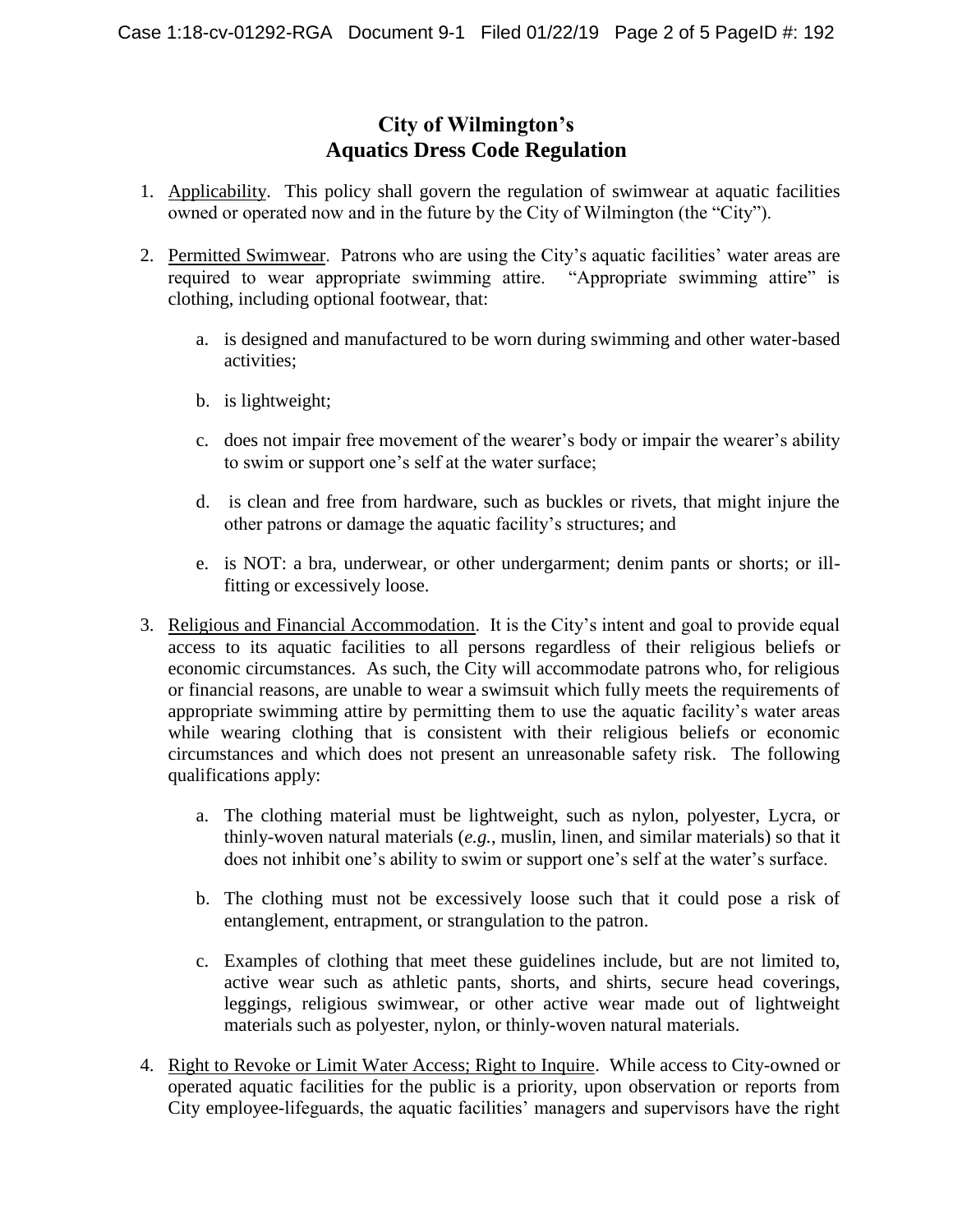to limit, condition, or revoke access to water areas to any patron whose attire has been observed entangling or entrapping such patron or inhibiting the patron's ability to swim or support themselves at the water's surface.

In assessing whether any patron's swimwear complies with this regulation, City employee-lifeguards, managers, or supervisors may inquire as to a patron's need for an accommodation and visually inspect the patron's swimwear for compliance with this regulation which, if necessary, may include requiring the patron to exit any water area during such visual inspection. All inquiries and visual inspections shall be performed in a manner which shows respect towards, preserves the dignity of, and avoids the unnecessary embarrassment of the patrons involved.

5. Complaints. The Director of the Department of Parks and Recreation shall designate a person or persons to receive complaints related to this regulation (the "Department Representative"), and shall provide appropriate training to each Department Representative. Complete contact information for the Department Representative (including telephone, e-mail, and mailing address) and instructions for submitting a complaint shall be made available on the City's website and in at least one publiclyviewable location at each of the City's aquatics facilities. Patrons who wish to report a violation of this regulation or dispute any determination made under this policy by any manager, supervisor, or employee of any City aquatic facility may do so by submitting a complaint by telephone, e-mail, or U.S. mail to the Department Representative. The Department Representative shall provide a response to all such complaints no later than five (5) business days from the date of receipt. The City shall maintain a record of all complaints, and make determinations granted and denied by the City available for review by the public.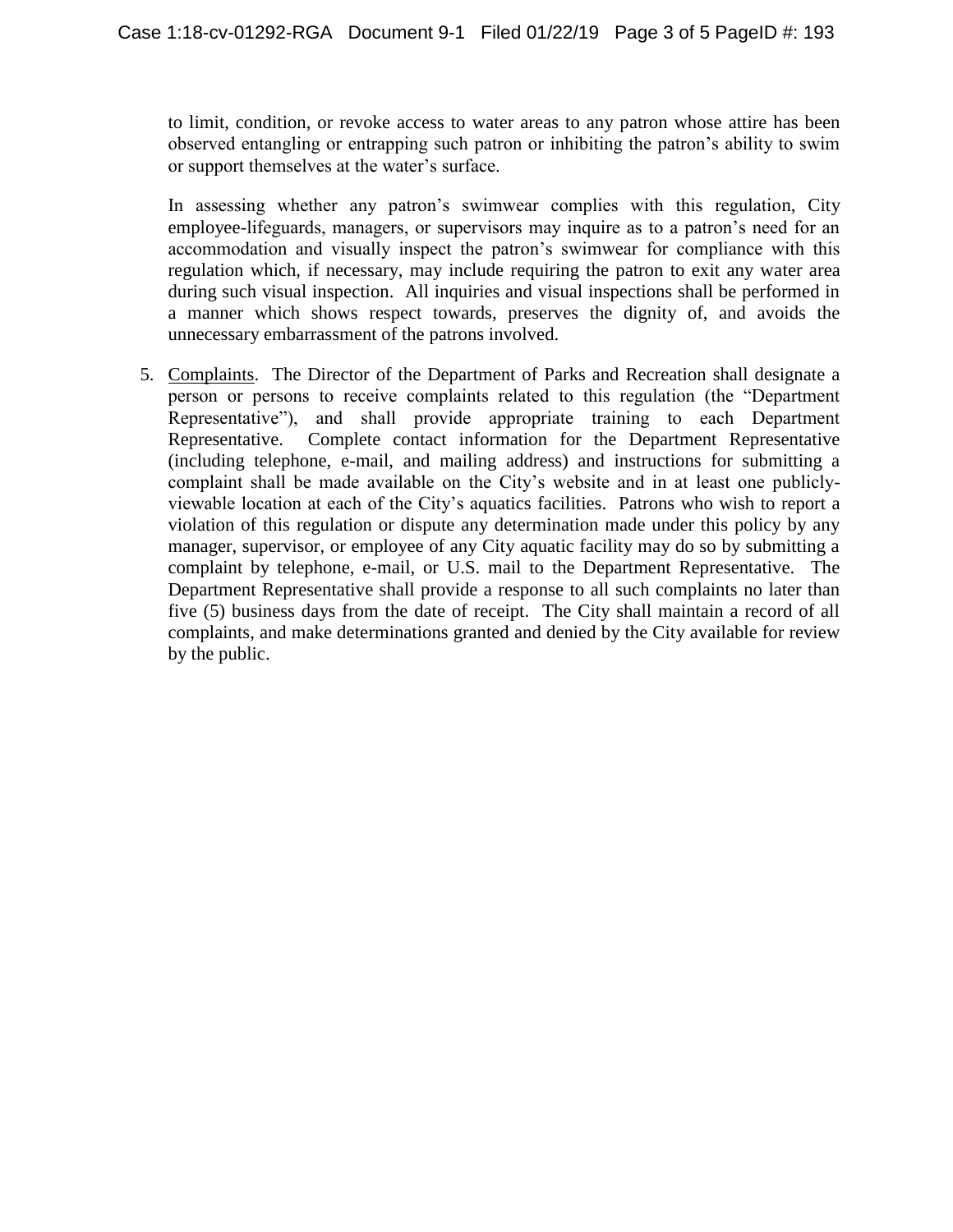# **EXHIBIT B Press Release**